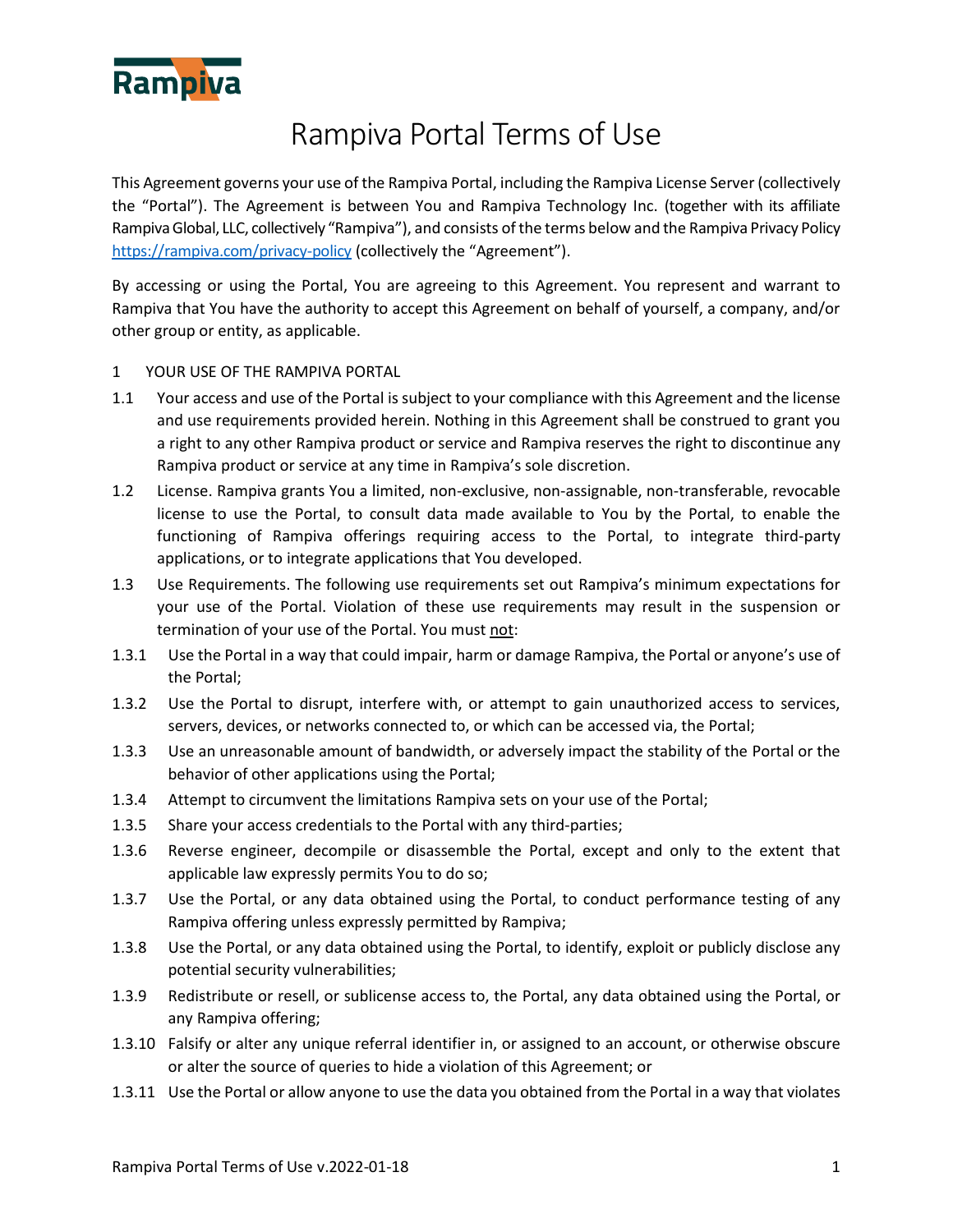applicable laws and regulation, such as, without limitation, illegal activities, piracy, violating copyright, trademark or other intellectual property laws, accessing or authorizing anyone to access the Portal from an embargoed country as prohibited by the Canadian or U.S. government., or threatening, stalking, defaming, defrauding, degrading, victimizing or intimidating anyone for any reason.

- 1.4 Access to the Portal may require You to create or have access to a Microsoft Account. You are solely responsible for the Microsoft Account and for complying with any agreements applicable to the Microsoft Account.
- 1.5 User Data and Privacy Requirements. You must obtain any necessary consents for any data You collect, use, store or/or provide to Rampiva, as required by applicable laws and regulations.
- 1.6 You must not use the Rampiva logo, trademarks or tradenames without prior written approval from Rampiva, and in such a case that approval is granted, You must comply with all applicable Rampiva brand guidelines.
- 1.7 Support. Because the Portal is provided "as is," Rampiva may not provide support services for the Portal.

## 2 YOUR APPLICATION

- 2.1 When integrating the Portal with an application that You developed or with a third-party application that You manage (each an "Application"), You are responsible for your Application. In particular, You must ensure that your Application:
- 2.1.1 Is regularly tested for errors;
- 2.1.2 Is free from any malicious, deceptive or unlawful code or program or any activities that violate applicable law, regulations, government orders or decrees;
- 2.1.3 Employs industry standard security and privacy practices;
- 2.2 Support. You are solely responsible for the quality of your Application and providing support for your Application. You acknowledge and agree that Rampiva shall have no obligation to support your Application.

#### 3 TERM AND TERMINATION

- 3.1 Termination. This Agreement will remain in effect until terminated. Rampiva may suspend or immediately terminate this Agreement, including the licenses and rights granted herein and/or may disable your Application or access to the Portal at any time and in Rampiva's sole discretion.
- 3.2 Effect of Termination. Upon termination, all licenses granted herein immediately expire, and you must cease use of the Portal. You must comply with any Rampiva instruction to return or delete data accessed or obtained through the Portal, unless prohibited by law. Rampiva will not be liable to you for any damages resulting solely from termination of this Agreement in accordance with its terms.

#### 4 WARRANTIES AND DISCLAIMER OF WARRANTY

- 4.1 Your warranties. You represent, warrant and undertake to Rampiva that:
- 4.1.1 Your Application and use of the Portal comply with all applicable laws and regulations in each territory or country in which you make your Application available. This includes without limitation: (i) data protection, privacy and other laws and regulations relating to collection, transmission and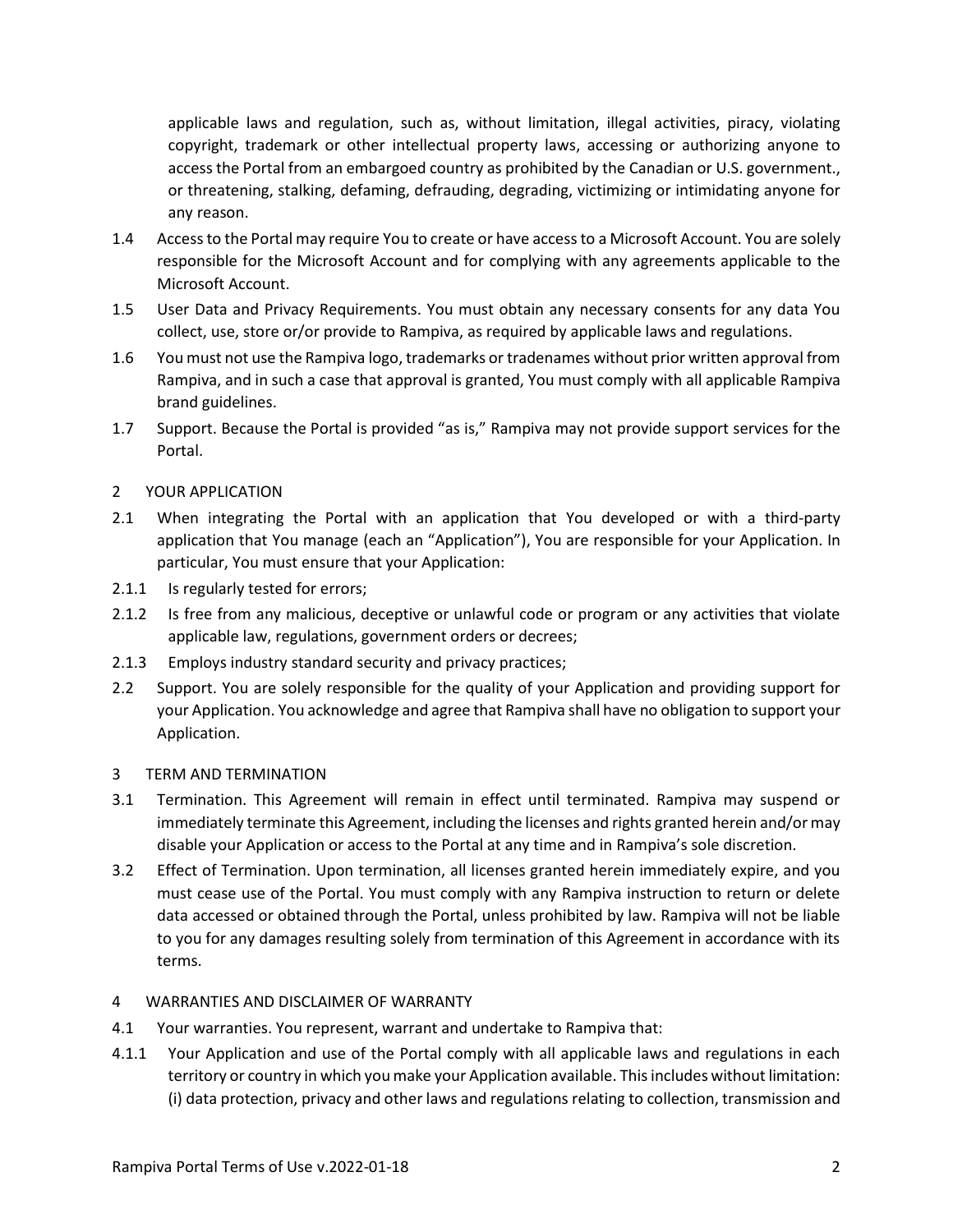use of data associated with Users, (ii) telecommunications laws, (iii) content ratings regulations, (iv) consumer protection and marketing laws, including laws that prohibit direct exhortations to children to buy advertised products, and (v) export control laws;

- 4.1.2 Your Application does not infringe upon or misappropriate any intellectual property or personal right of Rampiva or any third party;
- 4.1.3 The licenses You grant to Rampiva hereunder do not, and will not, violate any agreements to which You are a party or of which You are otherwise aware.
- 4.1.4 You have obtained any and all consents, approvals or licenses (including written consents of third parties where applicable) required for You to grant the rights You grant hereunder;
- 4.1.5 Rampiva's exercise of the rights You grant under this Agreement will not obligate Rampiva or its affiliates to any third party; and
- 4.1.6 The information You provide to Rampiva through the Portal is accurate and correct.
- 4.2 RAMPIVA DISCLAIMER OF WARRANTY. RAMPIVA PROVIDES THE PORTAL "AS-IS," "WITH ALL FAULTS," AND "AS AVAILABLE." YOU BEAR THE RISK OF USING THE PORTAL. RAMPIVA EXCLUDES ANY IMPLIED WARRANTIES OR CONDITIONS, INCLUDING THOSE OF PRODUCT LIABILITY, MERCHANTABILITY, FITNESS FOR A PARTICULAR PURPOSE, WORKMANLIKE EFFORT, AND NON-INFRINGEMENT, RELATING TO THE PORTAL. YOU MAY HAVE CERTAIN RIGHTS UNDER YOUR LOCAL LAW. NOTHING IN THESE TERMS IS INTENDED TO AFFECT THOSE RIGHTS, IF AND SOLELY TO THE EXTENT THAT THEY ARE APPLICABLE. WITHOUT LIMITING THE FOREGOING, RAMPIVA EXPRESSLY DISCLAIMS ANY WARRANTIES THAT ACCESS TO, OR USE OF, THE PORTAL WILL BE UNINTERRUPTED, SECURE OR ERROR FREE.
- 5 LIMITATION OF LIABILITY
- 5.1 RECOVERY FROM RAMPIVA, RAMPIVA PARTNERS, SUPPLIERS, LICENSORS, AND AFFILIATES ("COVERED PARTIES") FOR ALL SUCCESSFUL CLAIMS IS LIMITED TO ONLY DIRECT DAMAGES UP TO \$500 USD. YOU CANNOT RECOVER ANY OTHER DAMAGES, INCLUDING CONSEQUENTIAL, SPECIAL, INDIRECT, INCIDENTAL, OR PUNITIVE DAMAGES AND LOST PROFITS. THIS LIMITATION APPLIES TO ANYTHING RELATED TO THIS AGREEMENT, FOR EXAMPLE: A RAMPIVA OFFERING OR PORTAL, LOSS OF DATA, YOUR CONTENT; VIRUSES OR OTHER DISABLING FEATURES THAT AFFECT YOUR ACCESS TO OR USE OF THE PORTAL; INCOMPATIBILITY BETWEEN YOUR APPLICATION AND OTHER SERVICES, SOFTWARE, HARDWARE OR APPLICATIONS; DELAYS OR FAILURES YOU MAY HAVE IN INITIATING, CONDUCTING, OR COMPLETING ANY TRANSMISSIONS OR TRANSACTIONS IN CONNECTION WITH THE PORTAL OR A RAMPIVA OFFERING IN AN ACCURATE OR TIMELY MANNER; AND CLAIMS FOR BREACH OF CONTRACT; BREACH OF WARRANTY, GUARANTEE, OR CONDITION; MISREPRESENTATION; STRICT LIABILITY; NEGLIGENCE; OR OTHER TORT. IT ALSO APPLIES EVEN IF THIS REMEDY DOES NOT FULLY COMPENSATE YOU FOR ANY LOSSES, FAILS OF ITS ESSENTIAL PURPOSE OR A COVERED PARTY KNEW OR SHOULD HAVE KNOWN ABOUT THE POSSIBILITY OF THE DAMAGES. THIS AGREEMENT DOES NOT EXCLUDE OR RESTRICT LIABILITY FOR DEATH OR PERSONAL INJURY ARISING FROM A COVERED PARTY'S NEGLIGENCE, FRAUD, OR ITS GROSS NEGLIGENCE OR WILLFUL INTENT. SOME OR ALL OF THESE LIMITATIONS OR EXCLUSIONS MAY NOT APPLY TO YOU IF YOUR STATE, PROVINCE, OR COUNTRY DOES NOT ALLOW THE EXCLUSION OR LIMITATION OF INCIDENTAL, CONSEQUENTIAL OR OTHER DAMAGES.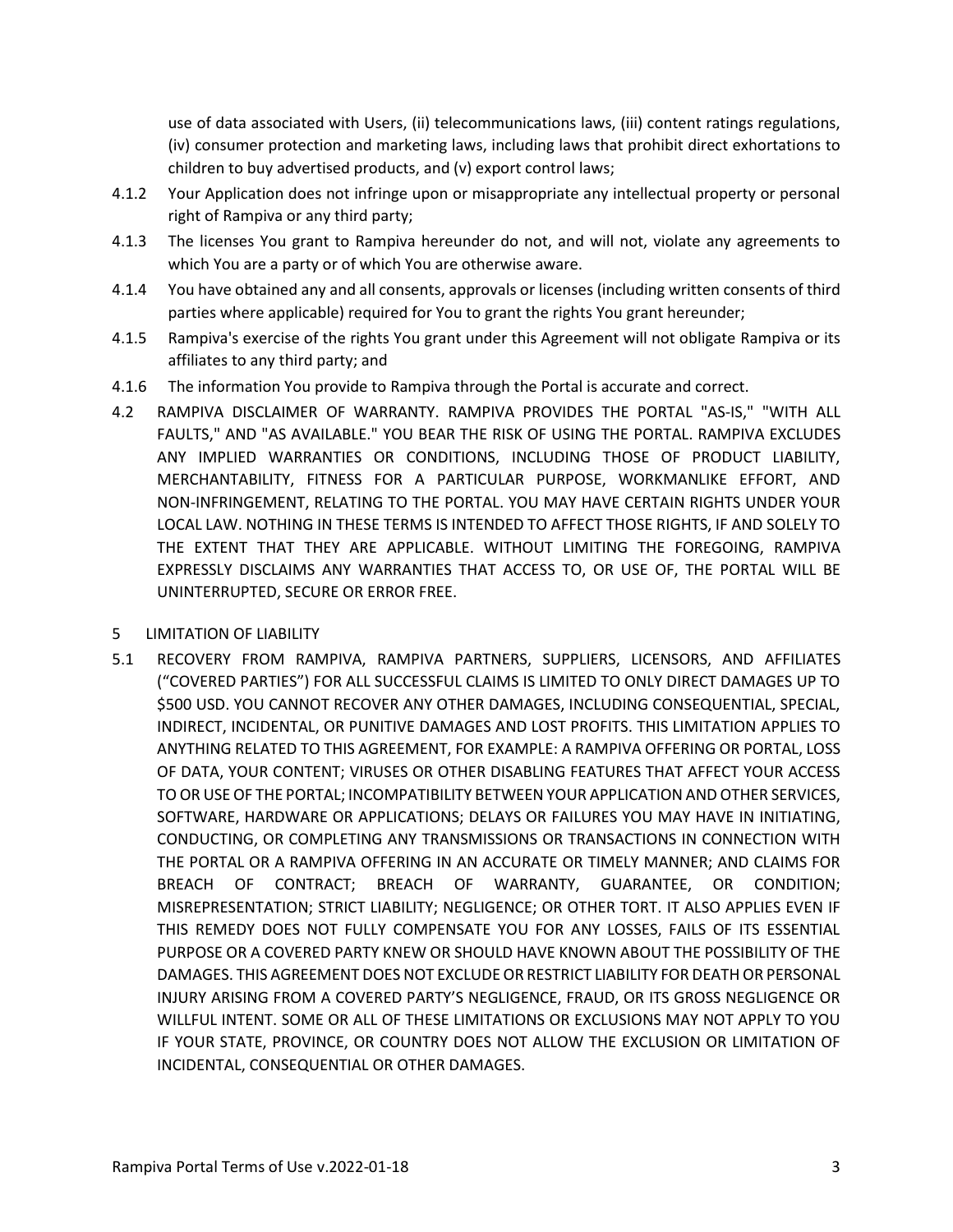## 6 INDEMNIFICATION

- 6.1 Indemnification by You. You will defend, indemnify and hold Rampiva and Rampiva's affiliates, agents and employees, harmless from and against (including by paying any associated costs, losses damages or expenses and attorneys' fees) any and all third-party claims, proceedings or suits arising from or related to breach of your representations, warranties, or obligations herein or infringement of Rampiva's or third party's intellectual property.
- 6.2 Process. In connection with any claims subject to the indemnification obligations above, Rampiva will (i) give You prompt written notice of the claim, (ii) cooperate with You (at your expense) in connection with the defense and settlement of the claim, and (iii) permit You to control the defense and settlement of the claim with counsel reasonably acceptable to Rampiva except that You may not settle the claim against Rampiva without Rampiva's prior written consent. Rampiva (at its own cost) may participate in the defense and settlement of the claim with counsel of its own choosing.

## 7 GENERAL TERMS

- 7.1 Applicable Law. This Agreement shall be governed by the laws of the Province of Ontario and the Federal laws of Canada applicable therein, without giving effect to any choice or conflict of law provision or rule (whether of the Province of Ontario, the Federal laws of Canada or any other jurisdiction).
- 7.2 Exclusivity. This Agreement does not restrict Rampiva or You from acquiring, marketing, developing, or distributing technology, data, content, products or services similar to, instead of, or in addition to the Application.
- 7.3 Assignment and Delegation. Except as expressly permitted in this Agreement, You may not assign or delegate any rights or obligations under this Agreement, including in connection with a change of control. Any purported assignment and delegation shall be ineffective. Rampiva may freely assign or delegate all rights and obligations under this Agreement, fully or partially without notice to You.
- 7.4 Reservation of Rights. All rights not expressly granted herein are reserved by Rampiva. You acknowledge that all intellectual property rights within the Portal remain the property of Rampiva and nothing within this Agreement will act to transfer any of these intellectual property rights to You.
- 7.5 Independent Contractors. Nothing in this Agreement shall be construed as creating an employer-employee relationship, joint controller, processor-subprocessor relationship, a partnership, or a joint venture between the parties.
- 7.6 No Waiver. Nether party's failure to act with respect to a breach of this Agreement will waive that party's right to act with respect to that breach or other breaches.
- 7.7 Survival. Sections of this Agreement that, by their terms, require performance after the termination or expiration of this Agreement will survive.
- 7.8 Modifications. Rampiva may modify this Agreement at any time with or without individual notice to You. Any modifications will be effective upon your continued use of the Portal.
- 7.9 Entire Agreement. This Agreement, any Accompanying Terms and any documents incorporated into this Agreement by reference, constitute the entire agreement between You and Rampiva regarding the Portal and supersede all prior agreements and understandings, whether written or oral, or whether established by custom, practice, policy or precedent, with respect to the subject matter of this Agreement. If any provision of this Agreement is found to be illegal, void, or unenforceable, the